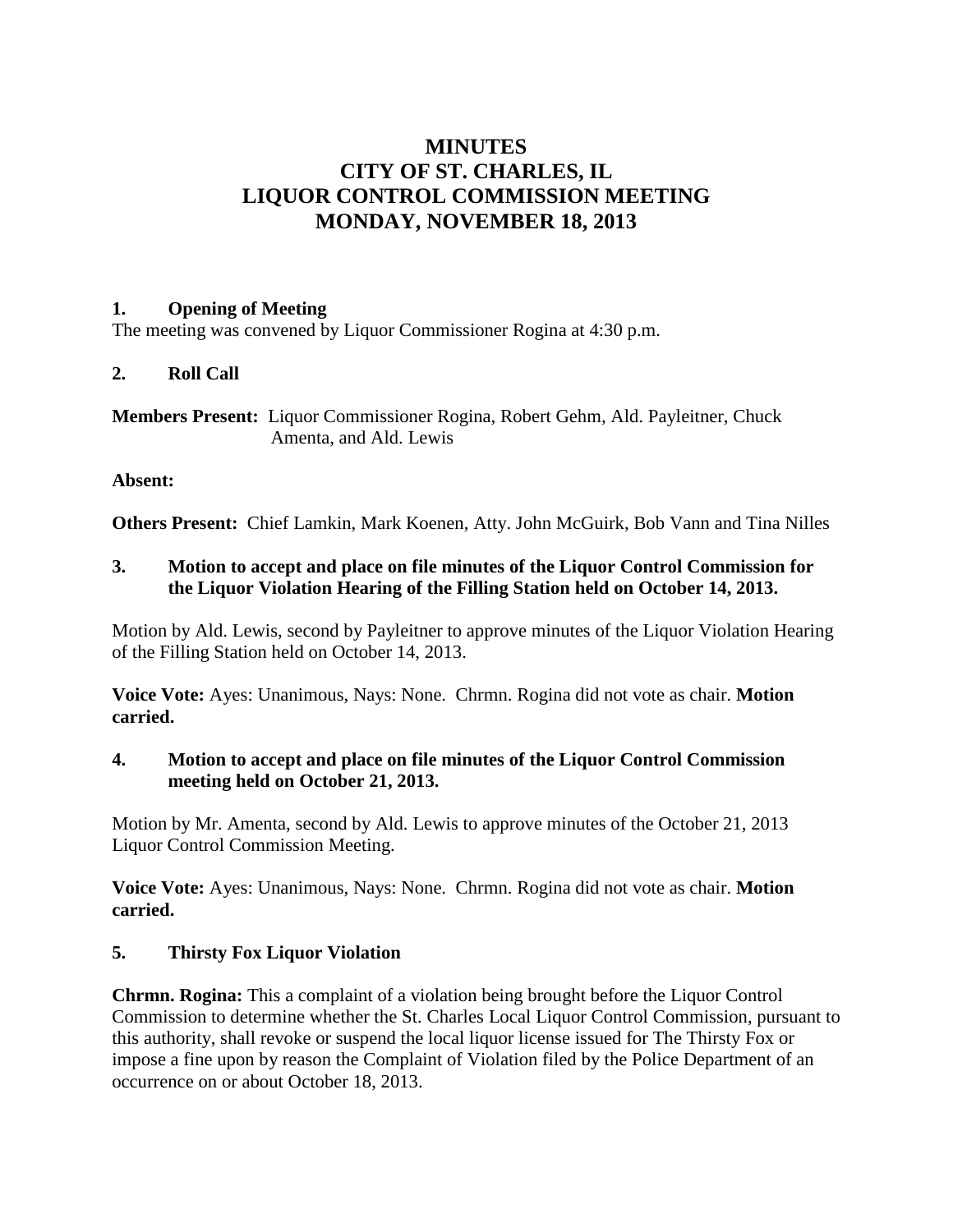Liquor Control Commission October 21, 2013  $2 | P \text{ a } g \text{ e}$ 

*Motion by Mr. Gehm, second by Ald. Lewis to amend the time from 10:23 a.m. to 10:23 p.m.*

## *Voice Vote: Ayes: Unanimous, Nays: None. Chrmn. Rogina did not vote as chair. Motion carried.*

According from the complaint, on or before October 18, 2013 at approximately10:23 p.m. the licensee, Big Ed's Entertainment Inc. (Thirsty Fox Pub), by and through its employees, officers and/or agents, committed the following offense in or upon the licensed premises at 104 E. Main Street, St. Charles, IL 60174 – that offense being served alcoholic liquor to two persons under the age of 21 years. Representation of Thirsty Fox is present and I ask that they come forward. I ask the question if you agree to the complaint and if you do, then in effect you are pleading guilty.

**Samantha M. and Edward F. Stone 10 Hillview Court, Yorkville, IL:** Yes, we plead guilty. Every day we are there 15/16 hours – seven days a week. In 15 years of owning a liquor license we have never been in trouble. It was 10:30 at night, it was a long day, Ed went upstairs to get the dog, and I went to the ladies room to replenish supplies. The Arcada show just let out and my doorman left the door to go cook something without informing the bartenders. When Ed came back downstairs he put the dog in the back and went to the front door and just that fast the police officer was already in there pulling the bartender out. It was a matter of 4 minutes.

**Ed Stone:** The show had just let out and everyone coming in to our place was 40/50 years old, but these two young ladies had already gotten into the bar in that quick time of the doorman not being there.

**Chrmn. Rogina:** You've stipulated to the complaint as printed and I appreciate your comments. Does anyone on the committee have any questions before we move to go into executive session?

**Ald. Lewis:** If someone had been at the door you're saying they would never have gotten in? Waitresses and bartenders don't card?

**Samantha:** It would never of happened. Not on the weekends. They do card but on the weekends and especially when there's a show going on they rely on the doorman because everyone comes in at the same time and they are all busy.

**Chrmn. Rogina:** Is it a policy of yours to card everyone?

**Samantha:** Yes, and we are sorry about this. We are very diligent on carding and we've changed our policy that when there is a show we have a second person just to sit at the door for the show.

**Robert Gehm:** So someone will always be at the door and not be asked to do something that takes them away from the door?

**Samantha:** Yes.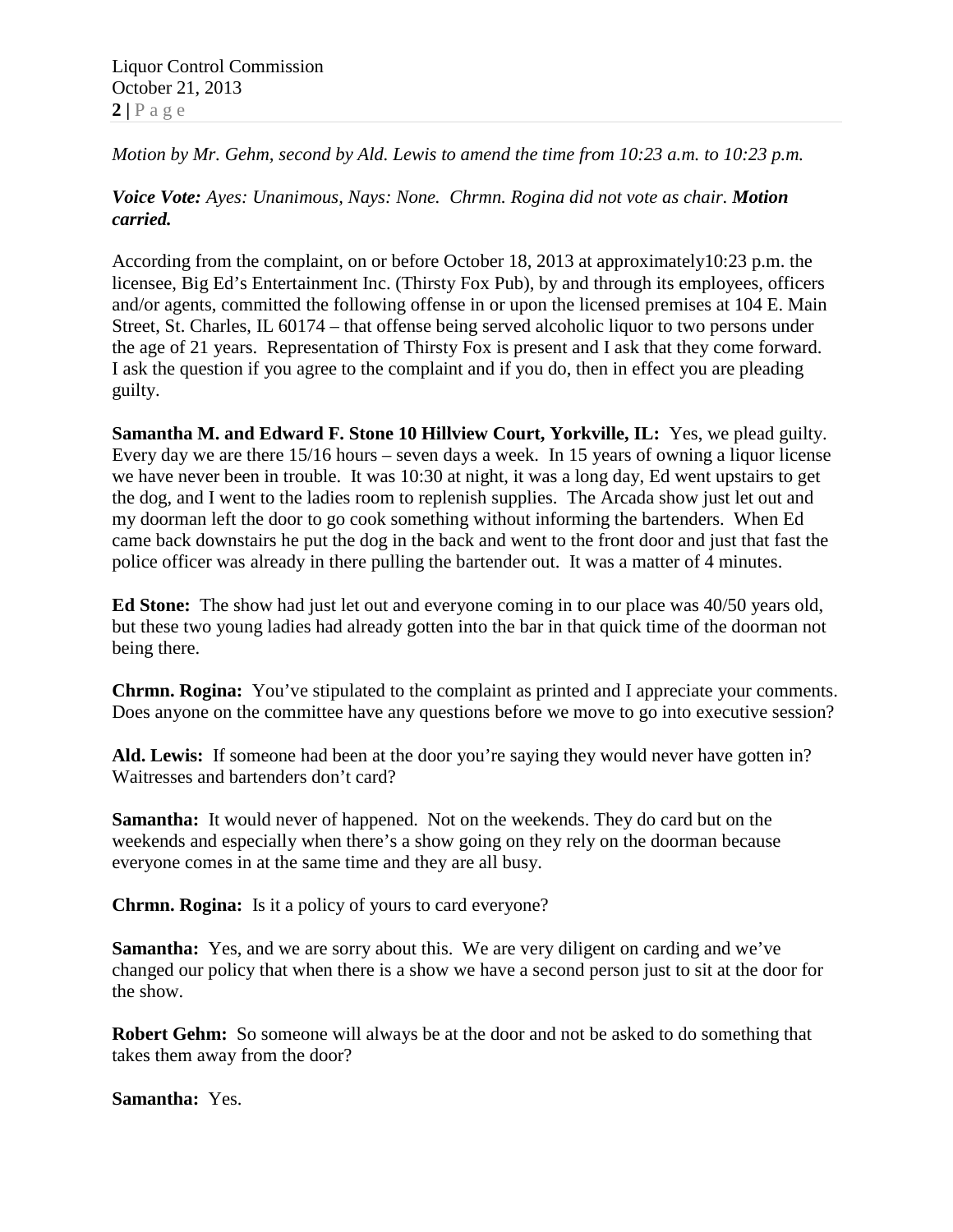Motion by Robert Gehm, second by Chuck Amenta to go into executive session at 4:40 p.m.

**Voice Vote:** Ayes: unanimous; Nays: none. Chrmn. Rogina did not vote as chair. **Motion carried.**

Motion by Ald. Payleitner, second by Lewis to return from executive session at 4:53 p.m.

**Voice Vote:** Ayes: unanimous; Nays: none. Chrmn. Rogina did not vote as chair. **Motion carried.**

**Chrmn. Rogina:** Just to make a comment – underage drinking is serious and we certainly at the City don't like to see it and we appreciate you coming here today and admitted to what happened and that's a positive thing as well as we appreciate that you made some changes to your policy because of it. One point I would like to make that while you do have a door person checking IDs, redundancy is not necessarily bad and that means if someone has gotten to bar that has come through the door and there's even the slightest hint that this person might be underage, it's not inappropriate to ask a second time to see their ID. We noted that you admitted to the facts as stipulated to and I will take the punishment under advisement and you'll get a notice within 7 to 10 days.

#### **6. Continued discussion on late night permit fees and motion to direct city staff to draft an ordinance to go before committee for recommendation.**

**Chrmn. Rogina:** There are several things in this packet I want to draw your attention to. One is the hours of sale regarding New Year's Eve. This section reflects language that would go before City Council to consider – are there any questions?

#### **All:** No.

**Chrmn. Rogina:** 5.08.100 License Fees Established - this is a proposal of late night permits. The annual renewal fees B1, B2, B3, C1, C2, C3 licenses all reflect a base license of \$1,200. That would be the license charge on an annual basis for these particular licenses. I would like to talk about the permits that a licensee might apply for either 1:00 a.m. or 2:00 a.m. Under this proposal that was discussed by Mark Koenen, Chief Lamkin, Tina, and myself is the following. If a licensee in any one of these categories apply for a base license of 12:00 midnight and they want a 1:00 a.m. permit, it gives them the right to be open an additional hour throughout the week. That additional cost would be another \$800 for a total of \$2,000 for the license and permit. If the licensee wanted to apply for a 2:00 a.m. permit to stay open 2 hours beyond the based midnight time, then they would be charged an additional \$2,300 bringing the total to \$3,500. Before we get into the recreation of any types of ordinances I would like to have a conversation with anyone here who has any thoughts on these numbers.

**Chuck:** I don't think it's unfair to ask the owners of 2:00 a.m. permits to share in some of the extra costs that may be incurred by the City for police enforcement or other city resources that could be used. I don't have a problem with the costs of the permits.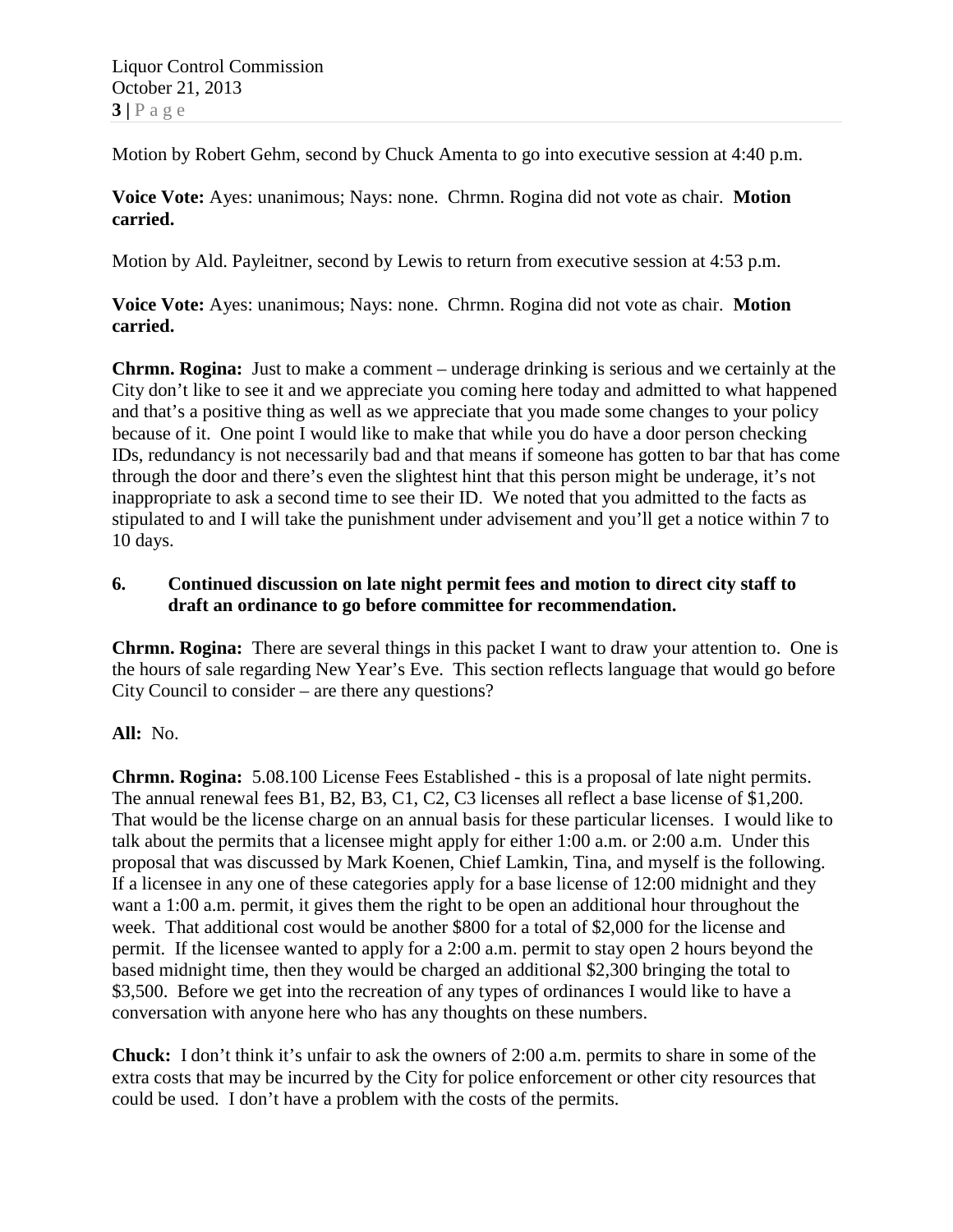Liquor Control Commission October 21, 2013 **4 |** Page

**Ald. Lewis:** Where will that money go – into a General Fund or will it be earmarked for something?

**Mark Koenen:** It would go into the City Corporate Fund.

**Ald. Lewis:** If we are thinking that we need this extra revenue because there are extra problems when they stay open that late, is that something we could earmark for extra costs?

Mark: We could but I don't think we should plan on that as a revenue stream. The message is if you want to be open past midnight, it is going to cost you some money and the rate structure begins to suggest the later you're open the more the rate structure is.

**Ald. Lewis:** I'm not thinking it would be, but all we've heard is nothing goods happen after midnight and if there are more problems on the street?

**Chrmn. Rogina:** When I was alderman and it came before City Council that we move the time back to 1:00 a.m. and then we had a conversation with the Tavern Association and we backed off on that. From my seat and receiving input, some things are good and there are still incidences of problems after the 1:00 a.m. hour. From my perspective only as Liquor Commissioner, the numbers reflect that if you want to stay open to 2:00 a.m. it is going to cost you. It's a privilege and I don't have a problem stating this. The City Council can change these numbers to whatever they want to. These are just numbers to get the discussion started.

**Ald. Payleitner:** Clearly they are not arbitrary. Did they come from somewhere? I recall we were using a Naperville comparison.

**Chrmn. Rogina:** They don't fall into Naperville's comparison as far as late night permits are concerned because their numbers are considerably less. The key piece to this proposal is someone who currently holds a 2:00 a.m. license pays \$2,600 a year in total. Should they choose to reduce their time from 2:00 to 1:00 a.m. they're saving \$600. Should they decide to retain the 2:00 a.m. they are paying an extra \$900 a year. We are soliciting feedback from this commission to pass along to Council Committee on December 2. We are just an advisory body.

**Ald. Lewis:** And this includes the one time New Year's Eve?

**Chrmn. Rogina:** That's built in as part of the whole package that we'll present to City Council in December. I would also say before the Council meets in December, all pertinent ordinance changes relevant to Council review, that on an annual basis the City Council will review every license looking at the track record of every licensee with the opportunity to say they are not going to give someone a 2:00 a.m. permit this next year. We will set it back to 1:00 a.m. or midnight. Council can review that based on the activity of that particular licensee. Also for liquor licensees, when that is posted for reviewed by Council Committee, we will certainly entertain input from licensees here prior to the Council Committee voting. Once everything is done and all ordinances are put in place, sometime before the beginning of this New Year, the City Administrator and I plan on calling every licensee into this chamber for a meeting to go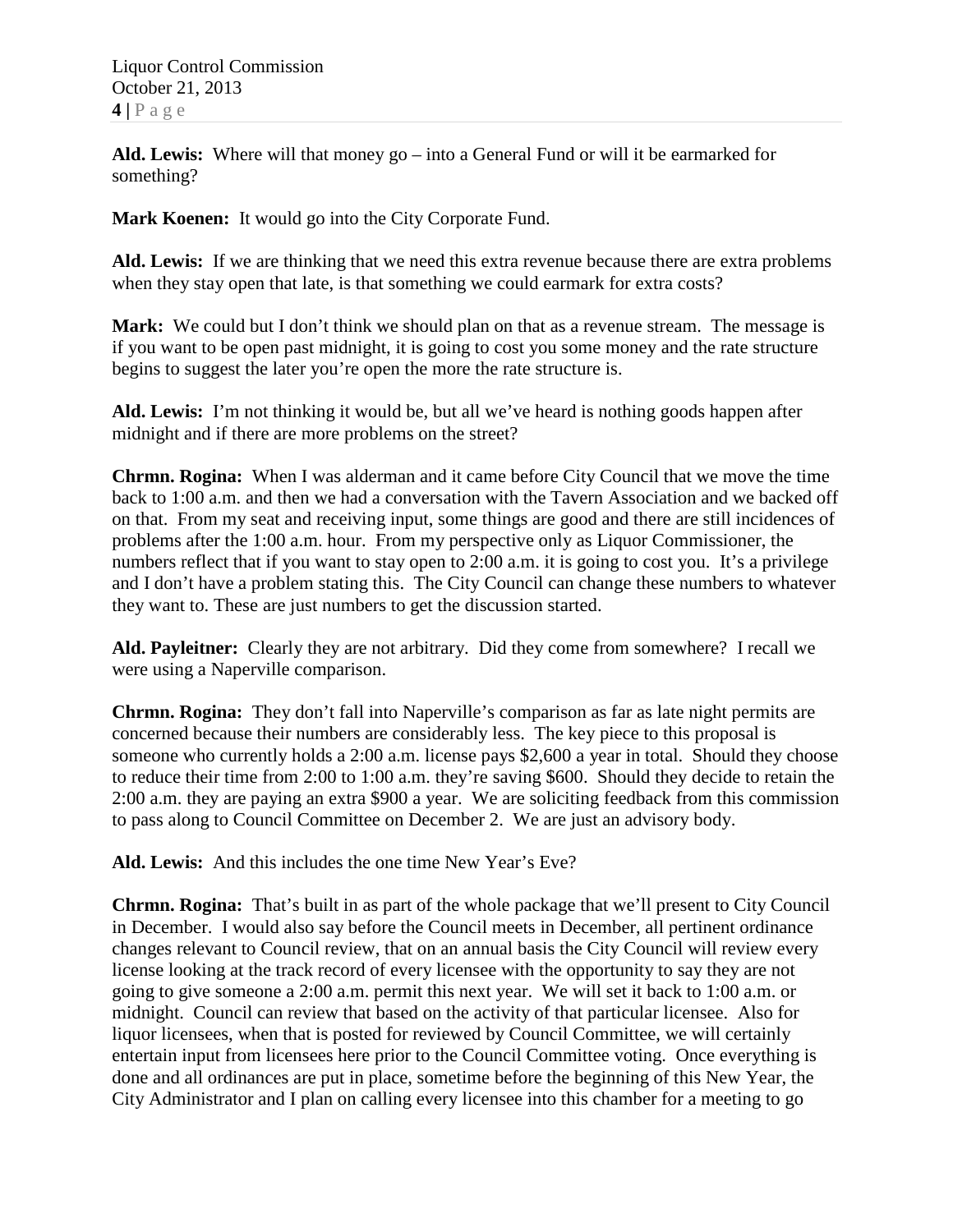over all of this. We are trying to be transparent and fair, seek public input as well as licensee once it goes to Council committee.

**Mark:** For clarification, I heard you say City Council will review all liquor license requests for renewal or is it they'll review all late night permits for renewal.

**Chrmn. Rogina:** It will be for late night permits for the purpose of if you are applying for a 2:00 a.m. for the following year, it is either granted or not granted based upon some criteria that's in the ordinance. This is not for the license itself, it is for the permit.

My thanks go out to Chief Lamkin, Mark Koenen, and Tina in their help in shaping this up.

#### **7. Other Business**

**a. Discussion for Roof Top Patio for Alibi Bar & Grill located at 12 N 3rd Street, St. Charles.**

**Chrmn. Rogina:** Rich Simpson, owner of the Alibi Bar & Grill, is asking for a recommendation from the commission to go to committee to ask permission to have a roof top patio at his place of business located at 12 N 3rd Street. He has met with other city departments at a Pre-App meeting on August 29, 2013 that included Building & Code Enforcement Division, Development Engineering Division, Fire Department, Electric Division, and Police Department. He is requesting approval to go forward on the next steps to seek final approval from the City Council.

This advisory body is here tonight to provide feedback to Mr. Simpson. The City Council certainly has a right to make a decision on this matter at committee and City Council sometime in the future. The order of business will be as follows: Mr. Simpson will come to the podium and talk about his proposal. When that is done members of this commission may ask any questions or comments and give any feedback that they would like to have on the record.

**Rich Simpson, 236 E Vallette, Elmhurst, IL:** The reason for my request to have a roof top is my building sits upon lot line to lot line; so I don't have nowhere to go with this building as far as having outside seating. Patrons come and ask for outside seating all the time and from a restaurant's aspect of serving food we suffer very much for lack of not having any outside seating and they go to some other establishment. So the only alternative I have is to go up and I'm looking to put a roof top on to satisfy this condition and serve more food.

**Chrmn. Rogina:** In this packet we have a drawing that Mr. Simpson provided, minutes from the Pre-App meeting conducted on 8/29/13, and Mr. Simpson's request, and a copy of some of the fight activity at the Alibi from June 1 – November 11, 2013.

**Robert:** Regarding the competitive nature of being able to serve outside, would there also be liquor sold upstairs on the roof top? With the rendering of the drawing, just safety wise how is it going to be so people don't fall off the building.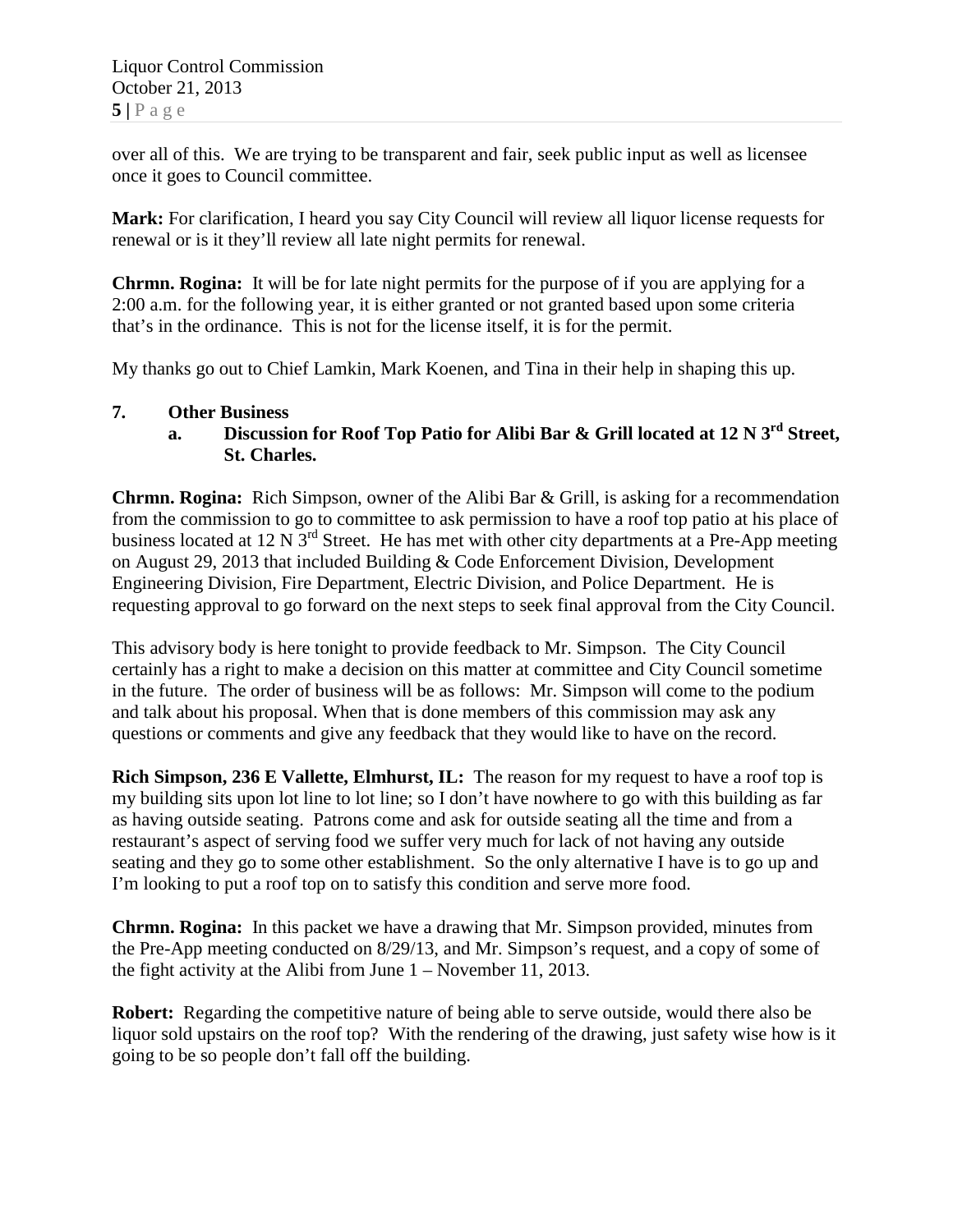**Rich Simpson:** Yes alcohol will be sold and the seating will be set back and built according to the architectural structural engineers and fire code. All that will be resolved.

**Ald. Payleitner:** In your opening remarks you said it was to increase business for your food service. Does that mean that if you're not getting food you're not getting upstairs?

**Rich:** No I want to increase it for them to go upstairs to increase my sales overall, but primarily to increase my food sales because that's where we are suffering right now.

**Ald. Payleitner:** I have two concerns. One is the lack of assurance of the business plan disclosures you made in the past that haven't come to fruition, so I'm still at a building trust phase for the Alibi because what you presented when you were opening is not what opened.

**Rich:** I was badgered by the City to do certain things. We were saying things and everyone was jumping on me and forcing different conditions so things changed because of the way things were being portrayed.

**Chrmn. Rogina:** You were badgered by the City? The City went along and gave you the benefit of the doubt, at least a couple of times in my mind.

**Rich:** We changed the game plan because everyone wanted to see things done differently and were trying to push us into saying we got to do this or that. It wasn't that anything was dishonest in trying to put this together; it's just things were changing based on all the feedback we were getting.

**Ald. Payleitner:** I saw just the opposite. I saw things decrease, not increase; meaning we were expecting a white table cloth restaurant and we got a bar. Secondly your establishment has already proven a dangerous environment. In five months times any of those incidents could prove fatal if they happened on the roof. I'm not talking long term history – since June there have been 10 incidences that would have proven really dangerous had they happened on a roof. I see you as a proven dangerous impairment and I am hesitant in granting this.

**Rich:** I don't know what incidences you are looking at.

**Ald. Lewis:** I went back and read the minutes from a couple of years ago. I thought we talked restrictions of how many people your place could hold. You have capacity for over 400 people but you have a liquor license that restricts you to have approximately 280 people in your establishment at any one time and that includes your work staff. So if you have this roof top garden you aren't going to have any more people so you are not going to be able to increase your business to 500 people.

**Rich:** I'm not trying to increase the business; I'm looking to get more people in during off times so I can give them dinner and stay busy at all times.

**Ald. Lewis:** And when you reach that limit you'll tell them to leave?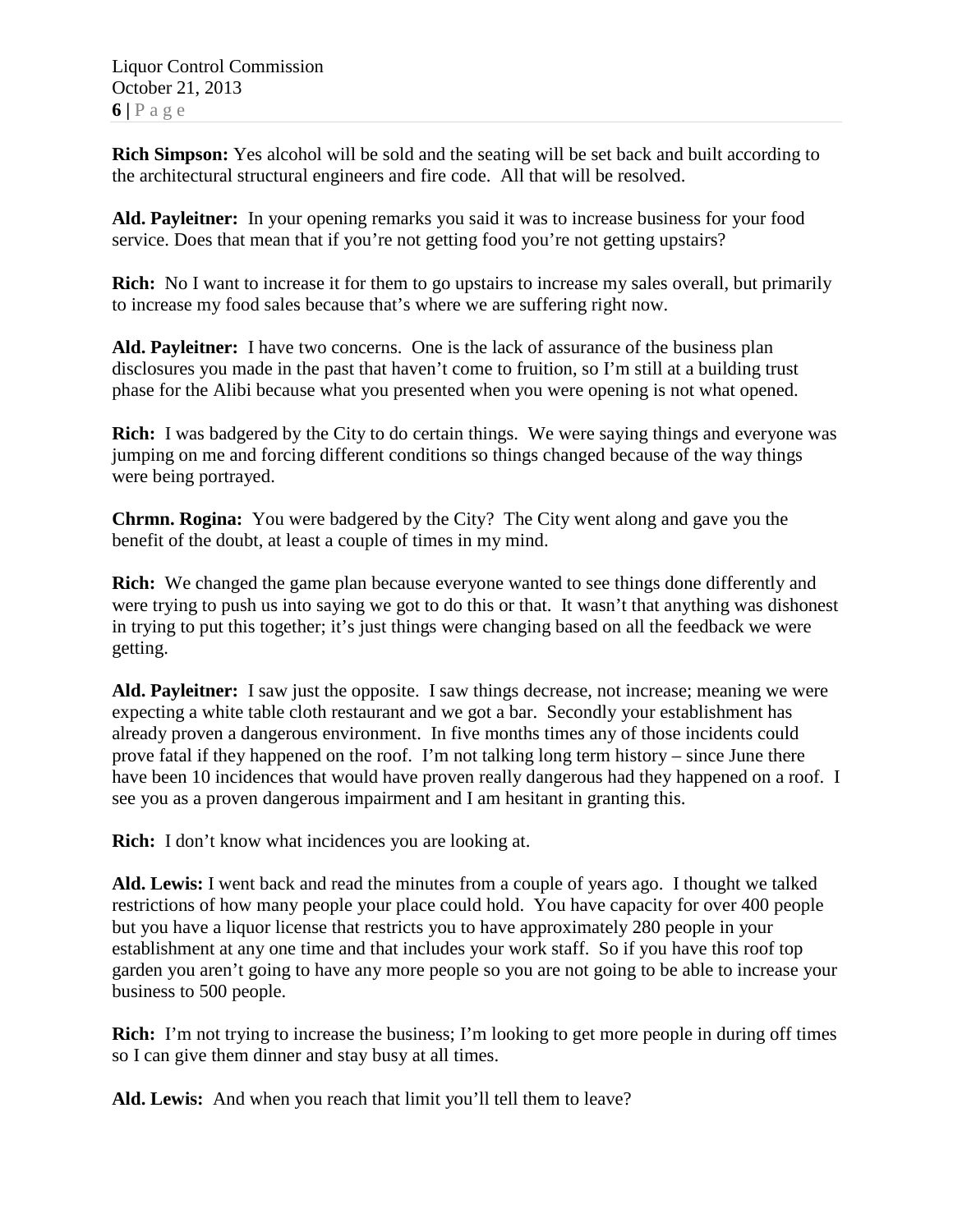**Rich:** Do you really think I'll have that many people?

**Chrmn. Rogina:** Hypothetically Ald. Lewis is asking is if you had 270 some people in your establishment would you close off the upstairs because you are at capacity or the alternative would be you never be above 279 total with the roof top and inside headcount.

**Rich:** If my capacity would get extended I would be coming back before the City Council asking for an increase.

**Ald. Lewis:** I think I would have to be in agreement with Ald. Payleitner and you certainly can go before City Council, but I think it would be a futile attempt.

**Chuck:** Would this be a change or addendum to a liquor license for an outdoor patio space.

**Tina:** A liquor license for each establishment is for their entire establishment whether they have it outside on a patio or not. It's one liquor license per establishment.

**Chuck:** So this is going to be an issue more for City Council whether they approve it or not. My questions fall in line with what everyone else's questions and have been answered.

**Chrmn. Rogina:** My first question is about sound. You're in a residential neighborhood and if you go upstairs you are considering having speakers on the roof for some kind of music. Sound will travel and be more problematic to the neighbors. I also read that you are not looking for a service bar upstairs, so it's my understanding that the wait staff will be carrying liquor upstairs? Mr. Vann do you have any comments on this?

**Bob Vann:** This is not unusual. There are establishments outside of the City that do this.

**Chrmn. Rogina:** Sometimes is very difficult to issue a citation for the various incidents that do happen downtown. It's hard to prove that it was this particular licensee that was the source of the problem; and for us as a City to go through that process is problematic with the cost involve particularly if we lose or if the licensee wants an appeal. Having said that, if you're a licensee in this community and whether it's a battery, drunkenness, or fights it's happening on the licensee's property which tells me something is amiss. As Liquor Commissioner I would like to see more letters go out to licensees when an incident takes place on their property whether or not they are cited or not. You have a special obligation to our community to see that these kinds of situations do not happen on your property. I don't want to hear it's not my fight – it's not my fault. I'm not saying it is – it happened on your property. The community has told me as an alderman and now as Mayor that we don't want this kind of activity downtown. We want a good fun environment and a downtown where people don't have to feel unsafe. I'm not holding you personally responsible; I'm saying this bothers me and I want the record to reflect that. I feel you received the feedback you wanted and you are certainly welcome to go forward to Council Committee and make your proposal knowing that, in my opinion, the rest of my colleagues will be asking some of the same questions.